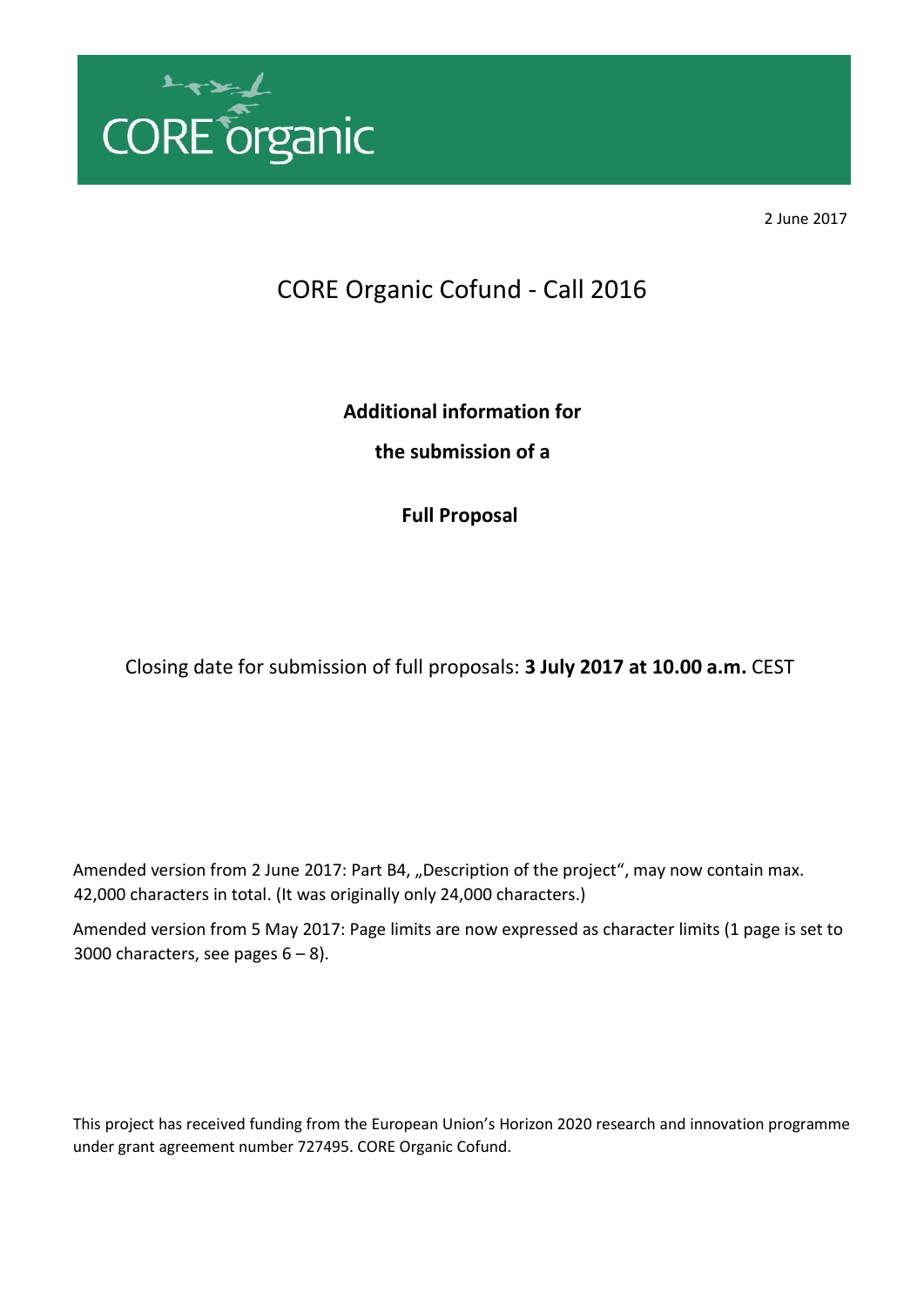# **1 GENERAL**

This document gives additional information for the submission of a full proposal in the framework of the CORE Organic Cofund call. It is a supplement to the information provided in the Call Announcement (published on the CORE Organic Cofund website: [www.coreorganic.org](http://www.coreorganic.org/)[\).](http://www.coreorganic.org/pdf/COPlus_GuidelineforApplicants_rev2_190214.pdf) The Call Announcement and this document together provide the complete information to submit a full proposal.

Note that the application parts of all research project consortium participants must also be in line with the respective national regulations. Applicants are obliged to contact their National Contact Points well before submitting the full proposal.

Contact information for the Call Secretariat: Arnd Bassler Tel: +49 (0)228 6845-3506 Email: Arnd.Bassler@ble.de Federal Office for Agriculture and Food, Bonn, Germany

The National Contact Points can be found in Annex C of the Call Announcement.

# **2 INVITATION LETTER**

Invitation letters to submit a full proposal have been sent to 33 project consortia, which represent about 2 times the available funding. The letter might contain conditions and/or recommendations. The conditions are obligatory and must be met in the full proposal. Recommendations can be regarded as an advice from the funding bodies to improve the proposal. The conditions and recommendations will be taken into consideration by the independent experts during their evaluation of the proposals. In addition, some of the letters encourage the consortia to consider the addition of a partner from certain countries.

# **3 SUBMISSION OF FULL PROPOSALS**

## **3.1 General**

The full proposal should be submitted by the project coordinator on behalf of the project consortium.

Submission is via the call submission website http://eracall.eu with the deadline **3 July 2017 at 10.00 a.m. CEST** 

Technical instructions regarding format and online tool can be found in the annex to this guideline. Applications who do not meet the formal requirements will not be considered in the evaluation process. Too long applications (e.g. too long summaries or DoWs) will be cut off where the maximum number of characters is reached.



2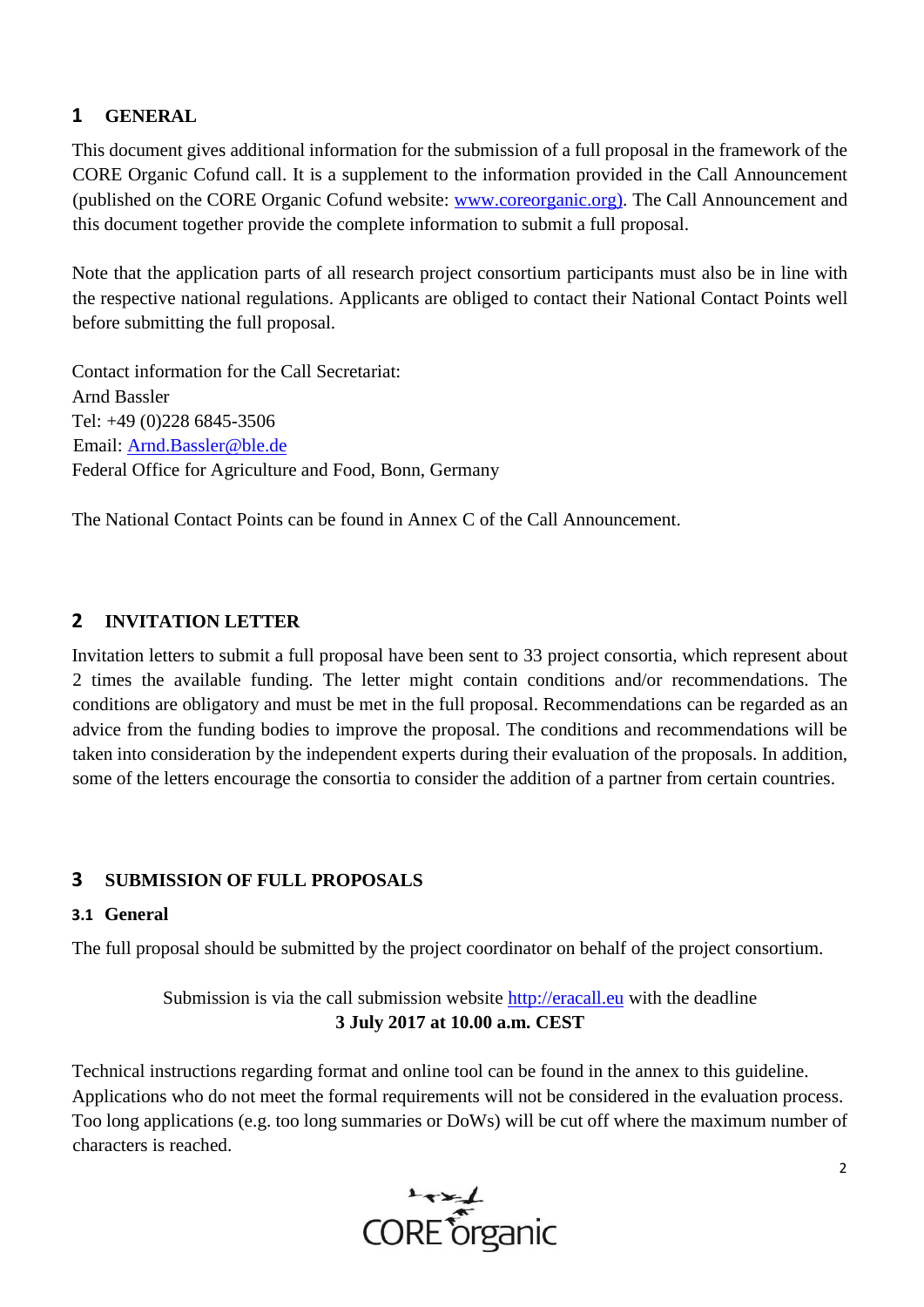## **3.2 Recommendations and conditions for a competitive application**

To submit a full proposal successfully, the following actions should be taken by the Coordinator and the Consortium Partners:

- i. Ensure that all partners contact their National/Regional Contact Point (funding organisation) again to obtain information on any additional national/regional obligations related to the proposal.
- ii. Ensure that the proposal is adjusted to meet any specific requirements (conditions and recommendations) mentioned in the invitation letter. This may include adjusting the consortia in cases where partners from certain countries have to be replaced with partner(s) from other countries due to the too high number of applications with partners from certain countries (too high oversubscription rate).
- iii. For countries not participating in the call or in case applicants are not eligible for funding by their national funding body: the respective project partner must provide a written confirmation of the financial commitment signed by authorized staff (to be uploaded in the online system).
- iv. Check the contact details of all partners participating in the consortium.
- v. Check whether the application form in the online system has been filled out completely and accurately and to best knowledge and belief.

The CORE Organic consortium further recommends:

- a) Deliverables should be aligned with the reporting and dissemination requirement described in the Guideline for Applicants
- b) Feasibility of the project in terms of time should be carefully considered, since any no-cost extension of the project can be granted for a maximum of very few months
- c) The set-up of coordination efforts and the budget for this should be well argued compared with the complexity of the project.
- d) The project summary should be well written and contain:
	- d.1 Background / problem to be solved / research question (brief)
	- d.2 Methods (should be as detailed as possible)
	- d.3 Expected results (should be as detailed as possible)
	- d.4 Expected impact / potential to solve problems or support opportunities

## **3.3 Changes compared to the pre-proposal**

The full proposal should not differ significantly from the pre-proposal with regard to consortium composition, project objectives and budget, unless such changes have been requested (condition) or recommended in the invitation letter.

Even if budget corrections have been permitted, the new budget per partner may not be higher than in the pre-proposal. And the maximum budget requested from CORE Organic may not exceed 1.5 million per full proposal, including the coordination costs.

Any further significant changes have to be approved by the Call Secretariat. In any case, changes shall be mentioned with detailed justification in the full proposal application.

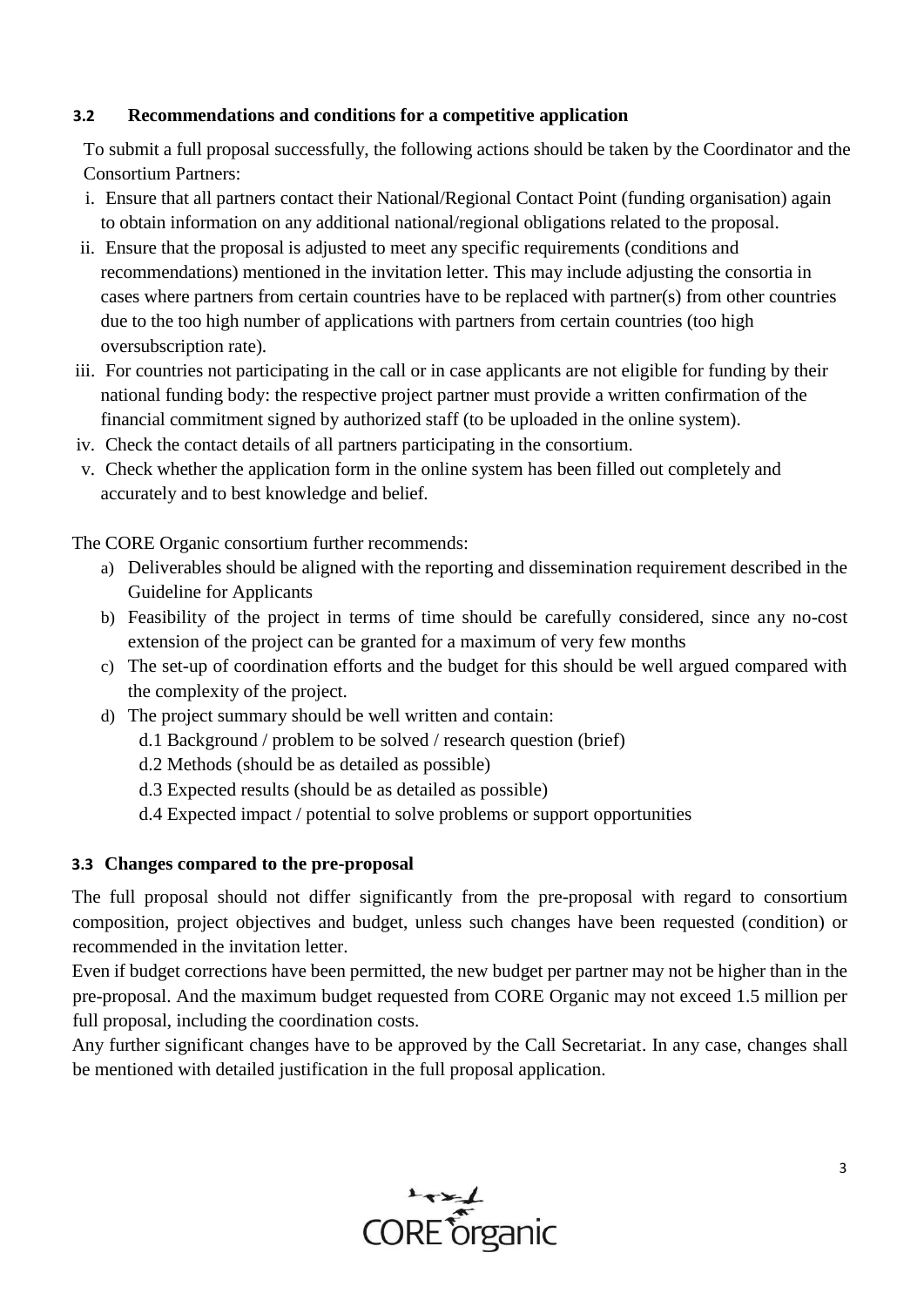## **3.4 Feedback from the Call Secretariat**

Successful submission of a full proposal will be confirmed automatically via the online tool. Submitted proposals can be edited and resubmitted until the submission deadline.

# **4 EVALUATION OF FULL PROPOSALS**

## **4.1 General**

Each full proposal will be evaluated by at least three external, independent scientific experts, appointed by the CORE Organic Cofund consortium. The experts will have to sign a (No) Conflict of Interest Declaration and an Impartiality and Confidentiality Agreement before they get access to the proposals. National interests must not influence the evaluation process.

## **4.2 Evaluation criteria**

Each proposal will be evaluated based on the following three main evaluation criteria:

- ------------------------------------------------------------------------------------------------------------------------- 1. Scientific and/or technological excellence (Threshold 3/5)
	- Sound concept, and quality of objectives
	- Progress beyond the state-of-the-art
	- Quality and effectiveness of the scientific and technological methodology and associated work plan
- 2. Quality and efficiency of the implementation and the management (Threshold 3/5)
	- Appropriateness of the management structure and procedures
	- Quality and relevant experience of the individual participants
	- Quality of the consortium as a whole (including complementarity, balance)
	- Appropriate allocation and justification of the resources to be committed (budget, including coordination budget, time, staff, equipment, etc.)
- 3. Potential impact (Threshold 3/5)
	- Contribution to the challenges of organic agriculture and food production, in relation to the call text and in a trans-European perspective
	- Appropriateness of measures for the dissemination and/or exploitation of transnational projects results, and management of intellectual property, including, among others
		- o Dissemination in all partner countries to end-users in the national languages
		- o Taking into account the EC organic regulation (Reg (EC) 834/2007, and if relevant Reg (EC) 889/2008). If any aspects of the research planned are not allowed according to the current organic rules, it has to be justified in the proposal.

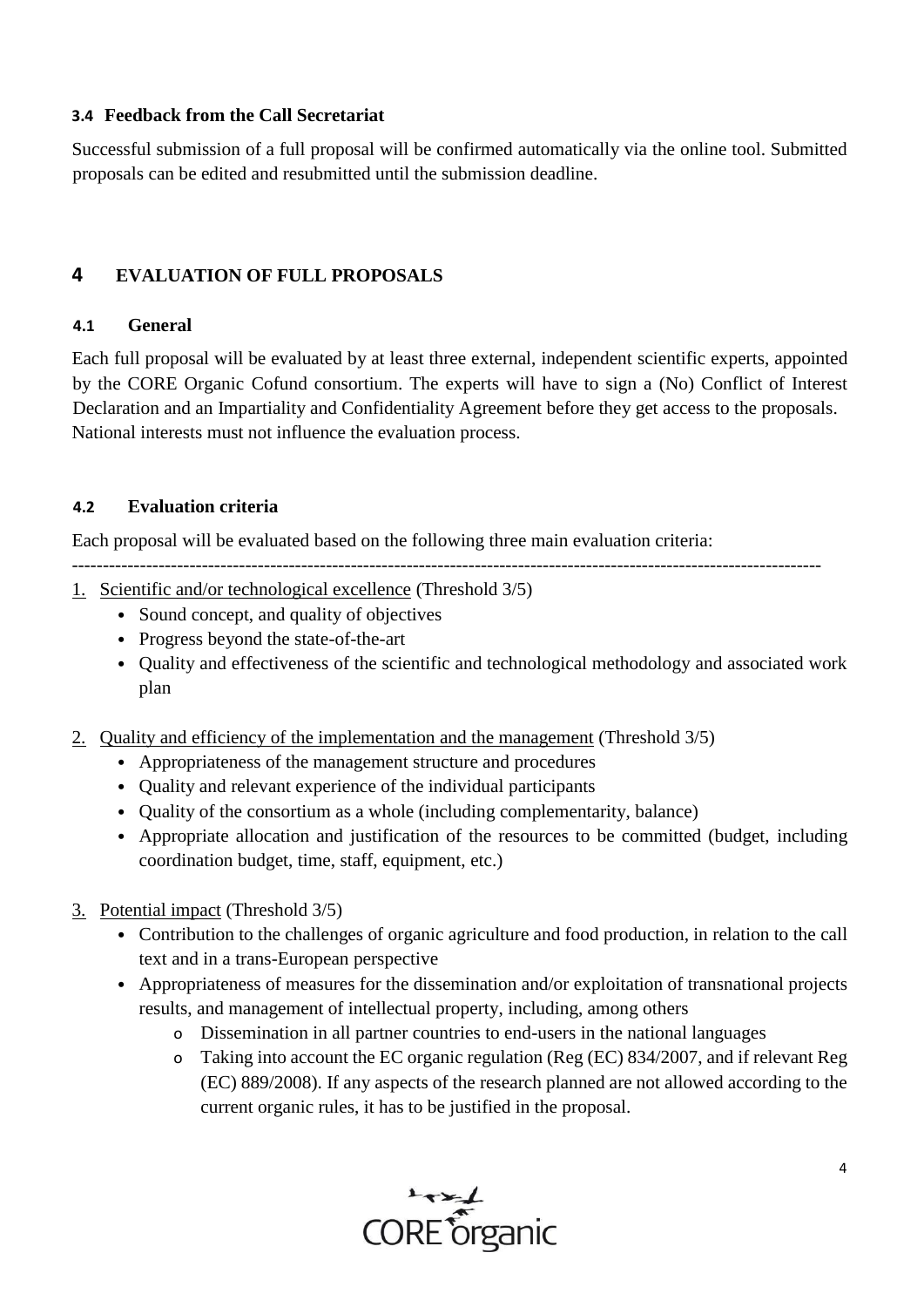## **4.3 Scoring system**

The scientific experts will give a score between 0 and 5 for each main evaluation criterion. The interpretation of the scores is the following:

- 0 The proposal fails to address the criterion under examination or cannot be judged due to missing or incomplete information.
- 1 Poor. The criterion is addressed in an inadequate manner, or there are serious inherent weaknesses.
- 2 Fair. While the proposal broadly addresses the criterion, there are significant weaknesses.
- 3 Good. The proposal addresses the criterion well, although improvements would be necessary.
- 4 Very good. The proposal addresses the criterion very well, although certain improvements are still possible.
- 5 Excellent. The proposal successfully addresses all relevant aspects of the criterion in question. Any shortcomings are minor.

To be considered for selection, the scores agreed on by the expert panel must be equal to or above the threshold for each criterion (score 3 or above, see chpt. "Evaluation criteria").

The overall score for a proposal is the sum of the scores, with one score per main criterion, and can thus range from 0 to 15.

## **4.4 Evaluation procedure**

The evaluation procedure comprises three steps:

In a first step, the scientific experts will evaluate the assigned proposals independently and submit their evaluation (scores and comments) in CORE Organic Cofund's online tool.

In a second step, the three scientific experts who evaluated a proposal will make an effort to agree on a joint draft evaluation report.

The third step is a physical Expert Panel meeting covering all topics. The Expert Panel will agree on a ranking list per topic as well as on a way to merge the four ranking lists into one ranking list at a certain point of the selection.

# **5 FUNDING DECISION**

The CORE Organic Cofund Consortium will make the final funding decision based on the ranking list from the Expert Panel. First, proposals will be selected independently by topic, following the ranking lists per topic, until the funds allocated per topic are spent. Thereafter, both, the remaining proposals and the remaining funds from all topics will be merged and treated as one single ranking list.

The Call Secretariat will send notification letters to all project coordinators to inform them of the result of the funding decision. Each National Contact Point will enter the contracting process directly with the national researchers of selected project consortia, but not before the notification letters have been sent.

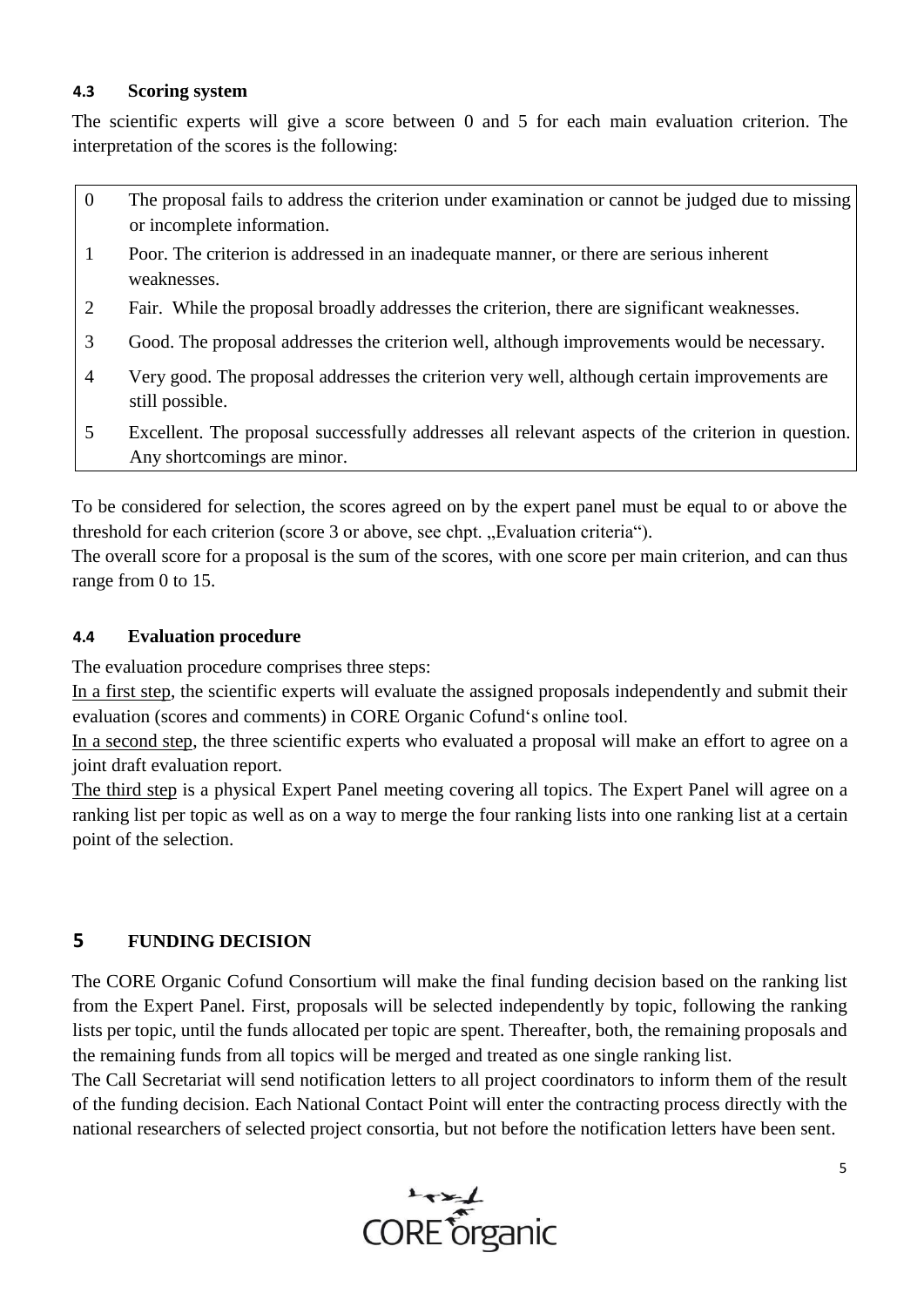# **ANNEX: FULL PROPOSAL CONTENT AND FORMAT**

The maximum amount of characters (chars) indicated for parts A to C below must not be exceeded. Character limits include spaces and punctuation. The following format must be used: Arial, 10 pt, single space, 2.5 cm left/right margins, 3.5 cm top margin, 2 cm bottom margin. The proposal has to be in English, and the Part B form has to be submitted as an unprotected Adobe PDF file (within the pdf file: Edit / Properties / Security: Security Method: "No Security").

The application form consists of three parts:

- (1) **Part A** is web-based and has to be filled in directly on the call submission website; data from the pre-proposal are stored in the system;
- (2) **Part B**, a project description form, submitted to the call submission website;
- (3) **Part C** is the financial plan to be filled in via the call submission website.

The data from Part A that have already been submitted with the pre-proposals were kept and will appear after log-in at the call submission website. These parts are listed in *Italics* below. The already submitted text can still be edited.

## **Part A: Predefined boxes on the call submission website**

*Proposal identification number* 

- *A1. Project title (max. 200 chars)*
- *A2. Project acronym (the pre-proposal acronym must not be changed)*
- *A3. Thematic research area: 1) Plant, 2) Feed, 3) Livestock, and 4) Food*
- *A4. Keywords (project specific - max. 100 chars)*
- *A5. Duration of the proposed research project (max. 36 months - a harmonization of start and end dates of the project consortium is required)*
- *A6. Contact details for each project partner*
- *A7. Description of all project partners, their role in the project and related ongoing projects:* 
	- *a) The role of each project partner in the project (max. 1,500 chars)*
	- *b) A description of the partner (max. 1,500 chars)*
	- *c) For coordinator and work package leaders: A short description of ongoing projects related to the present topic indicating project name, funding source and amounts, and potential overlap or link with the current proposal (max. 1500 chars)*
	- *d) A brief CV (max. 3,000 chars*) *containing at minimum: present employment, graduation including PhD, research experience; recent publications relevant to the topic experience in national and international projects*

A8. Any supplementary information relevant to the submission of the proposal (max. 1,500 chars)

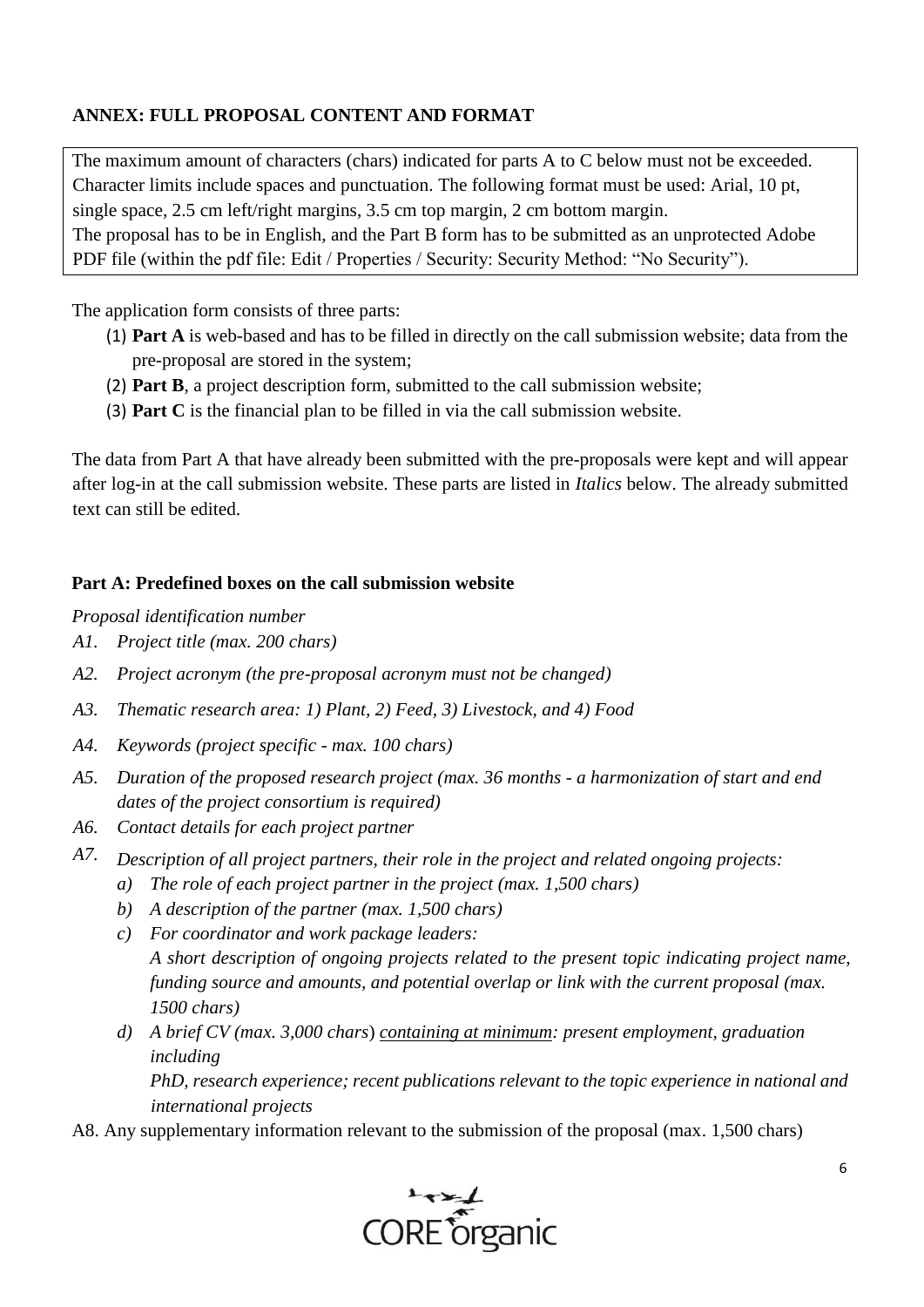## **Part B: Template to be downloaded from the call submission website** ( $\ge$  Call documents)

- B1 Project id-number acronym
- B2 Project summary (max. 2,000 chars) suitable for web publishing (see also section 3.2).
- B3 Background and "State of the Art"in the field (approx. 4,500 chars).
- B4 Description of the project: (max. 42,000 chars in total)
	- a) Aim, objectives and hypotheses
	- b) Scientific description of methods  $&$  work plan, including work packages, description of deliverables, milestones and timetable (with responsible work package/partner and deliverables, optionally in a Gantt chart) Milestones are control points where decisions are taken with regard to the next stage of the project. For example, a milestone may be reached when a major result, which is the basis for the next project phase, has been achieved. Another example would be a point when the consortium must decide which of several technologies to adopt for further development.
	- c) Expected results and their impact/application
	- d) Description of novelty in methods or development opportunities
	- e) Justification of any planned research which is not allowed according to the current organic rules (if relevant)
	- f) Dissemination plan and/or exploitation of results across all participating countries. The dissemination plan should specify the planned national and international dissemination activities, and the plan should include at least 3 articles in English written for consumers / farmers / end users. Dissemination of project results is requested in the form of various communication routes. A collection of tools and methods for result dissemination used by earlier CORE Organic projects can be found at http://www<u>.coreorganic.org/</u> and<http://coreorganic2.org/> to inspire applicants in planning their project result dissemination for their proposal.
	- g) Description and definition of potential risk to the implementation and success of the project (e.g. in research methods, farm studies, stakeholders involvement), describing how the chances for success are maximised, and including a contingency plan.
- B5 Statement describing how the proposal fits the call topic (max. 3,000 chars) including identification of the added value/complementarity of the proposed research to previous or ongoing projects
- B6 Statement describing how/why the proposal has a clear added value of being carried out on a transnational basis (European added value, transnational impact of the proposed project, including added value for participating countries and cross border problems, description of the specific integration of participants in the transnational consortium structure), max. 2,000 chars
- B7 If applicable, statement describing training opportunities (description of training/exchange activities foreseen within the project, if applicable), max. 2,000 chars

Continued on next page